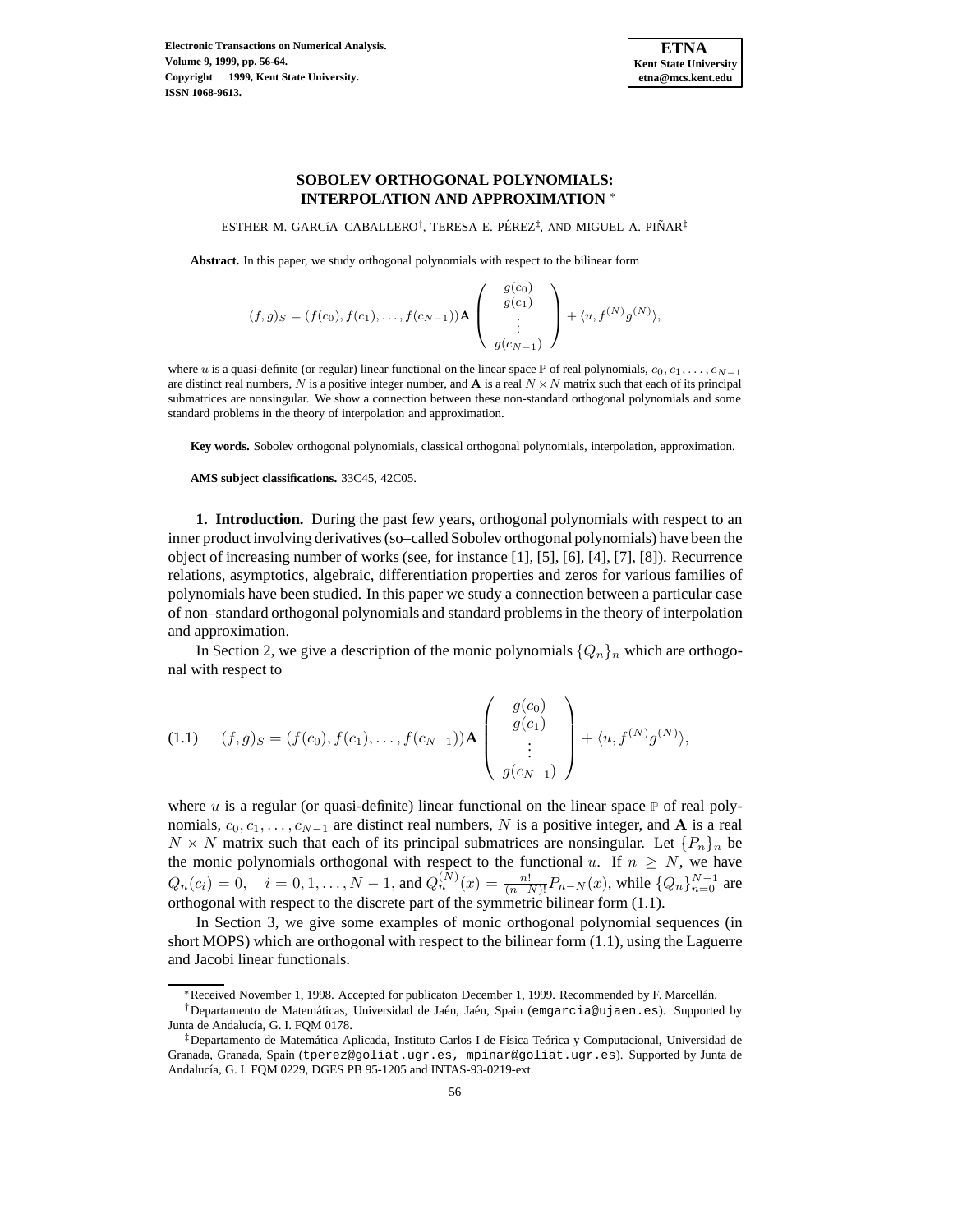### Sobolev Orthogonal Polynomials 57

In Section 4, we show that the MOPS with respect to  $(1.1)$  can be expressed as the interpolation error of an N–th primitive of  $\{P_{n-N}\}_{n\geq N}$ , where  $\{P_n\}_n$  is the MOPS associated with the regular linear functional  $u$ .

The final section of this paper is devoted to establish the relation between this kind of discrete–continuous Sobolev orthogonality and a problem of simultaneous polynomial interpolation and approximation, in the case when (1.1) is an inner product.

**2. The Sobolev discrete–continuous bilinear form.** Let  $\mathbb{P}$  be the linear space of real polynomials, u a regular linear functional on  $P$  (see [2]), N a positive integer number, and A a quasi-definite, symmetric and real matrix, that is, a symmetric and real matrix such that all its principal minors are different from zero. The expression

(2.1) 
$$
(f,g)_S = (f(c_0), f(c_1), \dots, f(c_{N-1})) \mathbf{A} \begin{pmatrix} g(c_0) \\ g(c_1) \\ \vdots \\ g(c_{N-1}) \end{pmatrix} + \langle u, f^{(N)}g^{(N)} \rangle,
$$

where  $c_0, c_1, \ldots, c_{N-1}$  are distinct real numbers, defines a symmetric bilinear form on P.

Since expression (2.1) involves derivatives, this bilinear form is non-standard, and by analogy with the usual terminology we call it a *discrete–continuous Sobolev bilinear form*.

Let

$$
w_N(x) = \prod_{i=0}^{N-1} (x - c_i).
$$

In the linear space of real polynomials, we can consider the basis given by

$$
B = \left\{ \{l_i(x)\}_{i=0,1,\dots,N-1}, \{w_N(x)x^j\}_{j\geq 0} \right\},\
$$

where

$$
l_i(x) = \prod_{\substack{j=0 \ j \neq i}}^{N-1} \frac{x - c_j}{c_i - c_j}, \quad i = 0, 1, \dots, N-1,
$$

are Lagrange polynomials.

For  $n \leq N - 1$ , the associated Gram matrix  $G_n$  is given by the *n*-th order principal submatrix of the matrix **A**. For  $n \geq N$ , the associated Gram matrix is given by

$$
\mathbf{G}_n = \left( \begin{array}{cc} \mathbf{A} & 0 \\ 0 & \mathbf{B}_{n-N} \end{array} \right),
$$

where  **is the Gram matrix associated with the quasi-definite linear functional u in the** basis  $\tilde{B} = \{D^{(N)}[w_N(x)x^j], j \ge 0\}$ . In both cases,  $\tilde{G}_n$  is quasi-definite and therefore, the discrete–continuous Sobolev bilinear form (2.1) is quasi-definite. Thus, we can assure the existence of a sequence of monic polynomials, denoted by  $\{Q_n\}_n$ , which is orthogonal with respect to (2.1). These polynomials will be called *Sobolev orthogonal polynomials*.

THEOREM 2.1. *Let*  $\{Q_n\}_n$  *be the MOPS with respect to the Sobolev discrete–continuous form* (2.1) and let  $\{P_n\}_n$  *be the MOPS associated with the regular linear functional u.*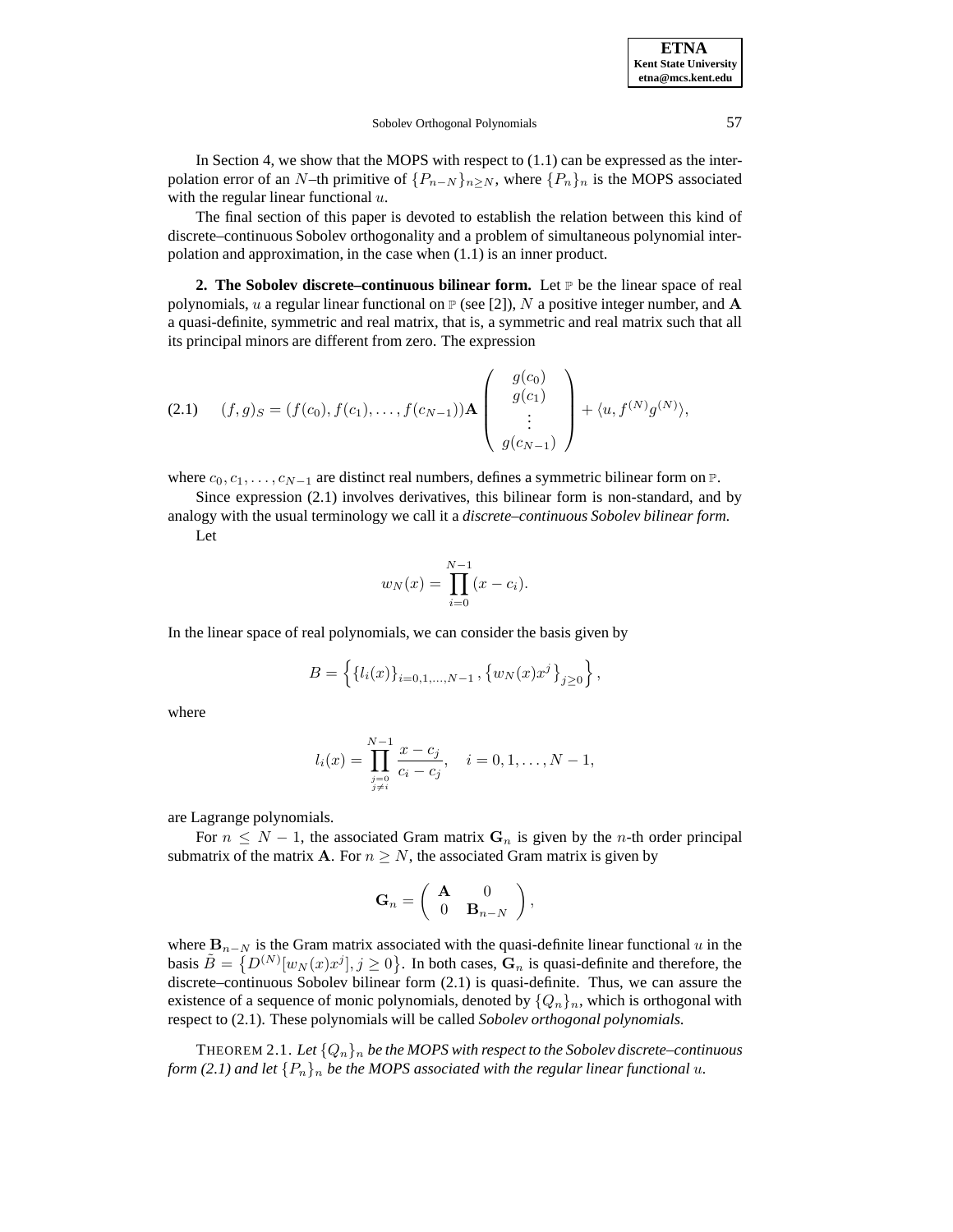*i)* The polynomials  $\{Q_n\}_{n=0}^{N-1}$  are orthogonal with respect to the discrete bilinear form

(2.2) 
$$
(f,g)_D = (f(c_0), f(c_1), \dots, f(c_{N-1})) \mathbf{A} \begin{pmatrix} g(c_0) \\ g(c_1) \\ \vdots \\ g(c_{N-1}) \end{pmatrix},
$$

*ii)* If  $n \geq N$ *, then* 

(2.3) 
$$
Q_n(c_i) = 0, \quad i = 0, 1, ..., N-1,
$$

(2.4) 
$$
Q_n^{(N)}(x) = \frac{n!}{(n-N)!} P_{n-N}(x).
$$

*Proof.* i) If  $0 \le n, m < N$ , then  $Q_n^{(N)}(x) = Q_m^{(N)}(x) = 0$ , and obviously

$$
(Q_n, Q_m)_S = (Q_n, Q_m)_D = (Q_n(c_0), Q_n(c_1), \dots, Q_n(c_{N-1})) \mathbf{A} \begin{pmatrix} Q_m(c_0) \\ Q_m(c_1) \\ \vdots \\ Q_m(c_{N-1}) \end{pmatrix}.
$$

ii) For  $n \geq N$ , from the orthogonality of the polynomial  $Q_n$ , we deduce

$$
0 = (Q_n, l_i)_S = (Q_n, l_i)_D = (Q_n(c_0), Q_n(c_1), \dots, Q_n(c_{N-1})) \mathbf{A} \begin{pmatrix} l_i(c_0) \\ l_i(c_1) \\ \vdots \\ l_i(c_{N-1}) \end{pmatrix}
$$
  
=  $(Q_n(c_0), Q_n(c_1), \dots, Q_n(c_{N-1})) \mathbf{A} \begin{pmatrix} 0 \\ \vdots \\ 1 \\ \vdots \\ 0 \end{pmatrix},$ 

for  $0 \le i \le N - 1$ . Thus, the vector

$$
(Q_n(c_0), Q_n(c_1), \ldots, Q_n(c_{N-1})),
$$

is the only solution of a homogeneous linear system with  $N$  equations and  $N$  unknowns, whose coefficient matrix **A** is regular. We conclude that  $Q_n(c_i)=0, \quad i = 0, 1, \ldots, N-1$ , i.e.,  $Q_n$  contains the factor  $(x - c_0)(x - c_1) \cdots (x - c_{N-1}).$ 

In this way, if  $n, m \geq N$ ,

$$
(Q_n, Q_m)_S = \langle u, Q_n^{(N)} Q_m^{(N)} \rangle = \tilde{k}_n \delta_{n,m}, \quad \tilde{k}_n \neq 0.
$$

Thus, the polynomials  $\{Q_n^{(N)}\}_{n \geq N}$  are orthogonal with respect to the linear functional u, and equality (2.4) follows from a simple inspection of the leading coefficients.  $\Box$ 

Conversely, we are going to show that a system of monic polynomials  $\{Q_n\}_n$  satisfying equations (2.3) and (2.4) is orthogonal with respect to some discrete–continuous Sobolev form like (2.1). This result could be considered a *Favard-type theorem*.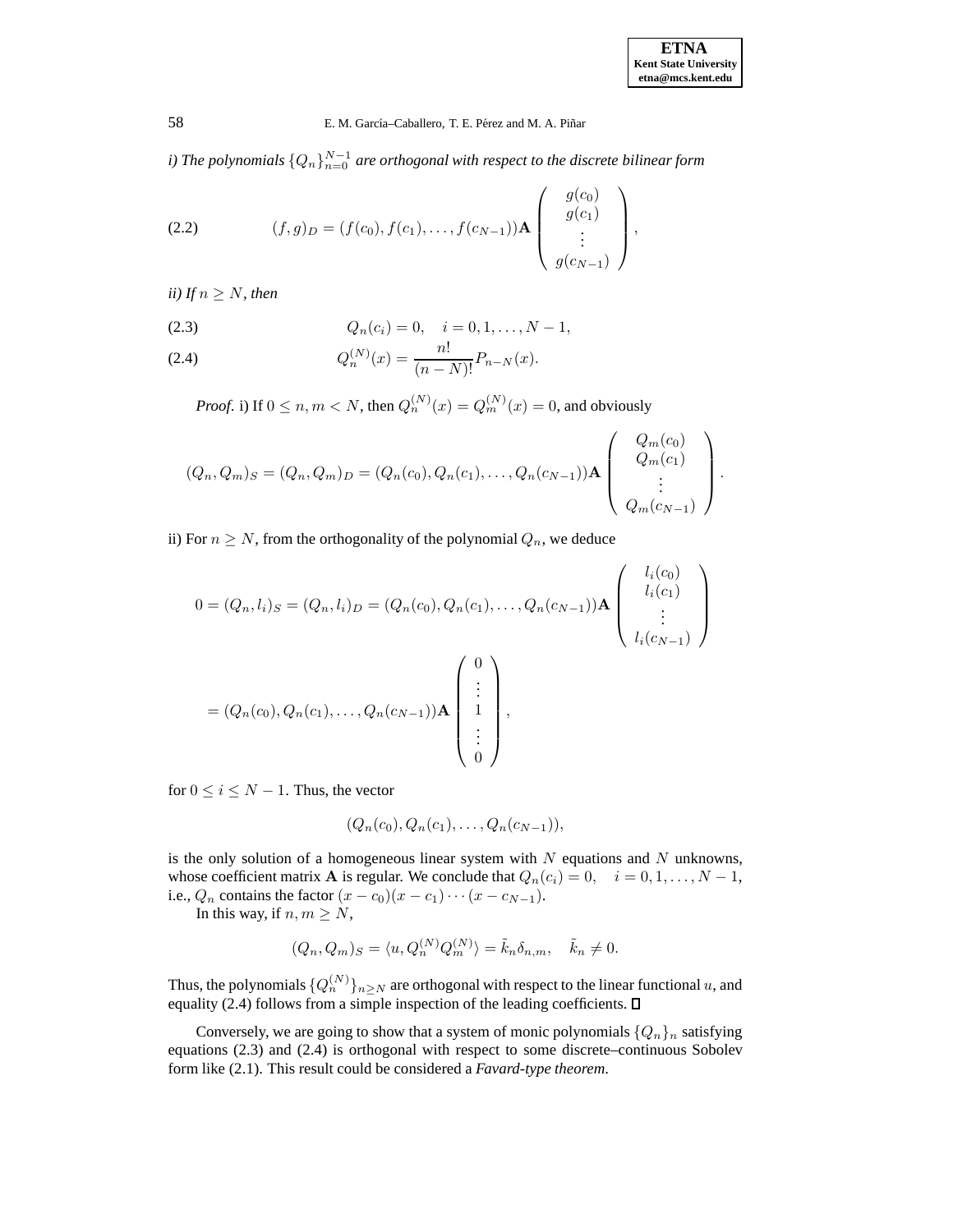## Sobolev Orthogonal Polynomials 59

THEOREM 2.2. Let  $\{P_n\}_n$  be the MOPS associated with a regular linear functional u *and*  $N \geq 1$  *be a given integer. Let*  $\{Q_n\}_n$  *be a sequence of monic polynomials satisfying i*) deg  $Q_n = n$ ,  $n = 0, 1, ...,$ 

*ii*)  $Q_n(c_i) = 0, \quad 0 \le i \le N - 1, \quad n \ge N,$ *iii)*  $Q_n^{(N)}(x) = \frac{n!}{(n-N)!} P_{n-N}(x), \quad n \ge N.$ 

*Then, there exists a quasi-definite and symmetric real matrix* **A***, of order* N*, such that*  ${Q_n}_n$  *is the monic orthogonal polynomial sequence associated with the Sobolev bilinear form defined by (2.1).*

*Proof.* Obviously the polynomial  $Q_n$ , with  $n \geq N$ , is orthogonal to every polynomial of degree less than or equal to  $n-1$  with respect to a Sobolev bilinear form like (2.1), containing an arbitrary matrix  $\bf{A}$  in the discrete part and the functional  $u$  in the second part.

Next, we will show that we can recover the matrix  $A$  from the  $N$  first polynomials  $Q_k, k = 0, 1, \ldots, N - 1.$ 

Introduce

$$
\mathbf{Q} = \left( \begin{array}{cccc} Q_0(c_0) & Q_0(c_1) & \dots & Q_0(c_{N-1}) \\ Q_1(c_0) & Q_1(c_1) & \dots & Q_1(c_{N-1}) \\ \vdots & \vdots & & \vdots \\ Q_{N-1}(c_0) & Q_{N-1}(c_1) & \dots & Q_{N-1}(c_{N-1}) \end{array} \right).
$$

The matrix **Q** is regular since the system of linearly independent polynomials  $\{Q_n\}_{n=0}^{N-1}$ satisfies the Haar condition (see [3]).

Let **D** be a diagonal regular matrix. Define

$$
\mathbf{A} = \mathbf{Q}^{-1} \mathbf{D} (\mathbf{Q}^{-1})^T.
$$

Obviously **A** is symmetric and quasi-definite and since

$$
\mathbf{Q}\mathbf{A}\mathbf{Q}^T = \mathbf{D},
$$

the polynomials  $Q_0, Q_1, \ldots, Q_{N-1}$  are orthogonal with respect to the bilinear form (2.1), with the matrix **A** in the discrete part. Moreover, the diagonal entries of **D** are  $(Q_k, Q_k)_S$  for  $k = 0, 1, \ldots, N - 1$ .

REMARK. Observe that the matrix **A** is not unique, because its construction depends on the arbitrary regular matrix **D**.

# **3. Examples.**

**3.1. Laguerre case.** Let  $\alpha \in \mathbb{R}$ , and introduce the monic generalized Laguerre polynomials, cf. [8, p. 102],

$$
L_n^{(\alpha)}(x) = (-1)^n n! \sum_{j=0}^n \operatorname{frac}(-1)^j j! \binom{n+\alpha}{n-j} x^j, \quad n \ge 0,
$$

where  $\begin{pmatrix} a \\ k \end{pmatrix}$ denotes the generalized binomial coefficient

$$
\left(\begin{array}{c} a \\ k \end{array}\right) = \frac{(a-k+1)_k}{k!}
$$

and  $(b)_k$  denotes the *Pochhammer's symbol* defined by

$$
(b)0 = 1, (b)n = b(b+1)...(b+n-1), \quad b \in \mathbb{R}, \quad n \ge 0.
$$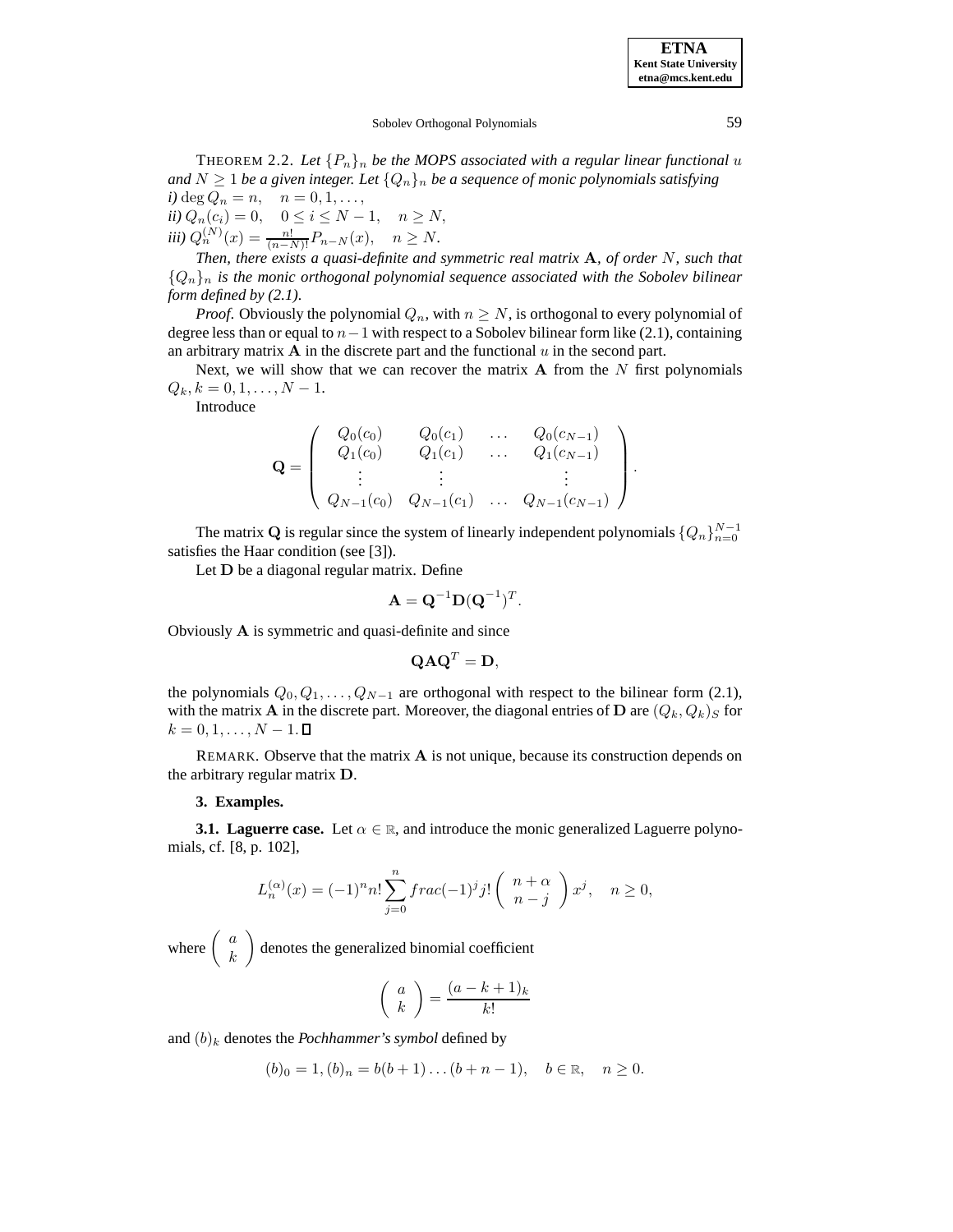When  $\alpha$  is not a negative integer, Laguerre polynomials are orthogonal with respect to a regular linear functional  $u^{(\alpha)}$ . This linear functional is positive definite for  $\alpha > -1$ .

We know that the derivatives of Laguerre polynomials are again Laguerre polynomials

$$
\frac{d}{dx}L_n^{(\alpha)}(x) = nL_{n-1}^{(\alpha+1)}(x), \quad n \ge 1.
$$

Let  $\{Q_n\}_n$  be the sequence of monic polynomials given by

(3.1) 
$$
Q_n(x) = L_n^{(\alpha - N)}(x), \quad n = 0, 1, ..., N - 1,
$$

(3.2) 
$$
Q_n(x) = L_n^{(\alpha - N)}(x) - \sum_{i=0}^{N-1} L_n^{(\alpha - N)}(c_i) l_i(x), \quad n \ge N,
$$

where  $l_i(x)$ ,  $i = 0...N - 1$ , are the Lagrange polynomials. It follows from Theorem 2.2 that the sequence  $\{Q_n\}_n$  is orthogonal with respect to the Sobolev bilinear form

$$
(f,g)_S = (f(c_0), f(c_1), \ldots, f(c_{N-1})) \mathbf{A} \begin{pmatrix} g(c_0) \\ g(c_1) \\ \vdots \\ g(c_{N-1}) \end{pmatrix} + \langle u^{(\alpha)}, f^{(N)}g^{(N)} \rangle,
$$

where  $c_0, c_1, \ldots, c_{N-1}$  are distinct real numbers and the matrix **A** is given by

$$
\mathbf{A} = \mathbf{Q}^{-1} \mathbf{D} (\mathbf{Q}^{-1})^T,
$$

**Q** is the matrix of Laguerre polynomials  $\{L_n^{(\alpha-N)}\}_{n=0}^{N-1}$  evaluated at  $c_0, c_1, \ldots, c_{N-1}$ , i.e.,

$$
\mathbf{Q} = \left( L_n^{(\alpha - N)}(c_i) \right)_{i,n = 0,\dots,N-1}
$$

and **D** is an arbitrary regular diagonal matrix.

**3.2. Jacobi case.** For  $\alpha$  and  $\beta$  real numbers, the generalized Jacobi polynomials can be defined by means of their explicit representation

$$
P_n^{(\alpha,\beta)}(x) = \sum_{m=0}^n {n+\alpha \choose m} {n+\beta \choose n-m} \left(\frac{x-1}{2}\right)^{n-m} {x+1 \choose 2}^m, \quad n \ge 0,
$$

see [8, p. 68].

When  $\alpha$  and  $\beta$  are nonnegative integers, Jacobi polynomials are orthogonal with respect to a regular linear functional  $u^{(\alpha,\beta)}$ . This linear functional is positive definite for  $\alpha, \beta > -1$ .

Let  $\tilde{P}_n^{(\alpha,\beta)}(x), n \geq 0$ , be monic Jacobi polynomials. We know that the derivatives of Jacobi polynomials are again Jacobi polynomials

$$
\frac{d}{dx}\tilde{P}_n^{(\alpha,\beta)}(x) = n\tilde{P}_{n-1}^{(\alpha+1,\beta+1)}(x), \quad n \ge 1.
$$

 $\overline{i=0}$ 

Let  $\{Q_n\}_n$  be the sequence of monic polynomials given by

(3.3) 
$$
Q_n(x) = \tilde{P}_n^{(\alpha - N, \beta - N)}(x), \quad n = 0, 1, ..., N - 1,
$$
  
\n(3.4)  $Q_n(x) = \tilde{P}_n^{(\alpha - N, \beta - N)}(x) - \sum_{n=0}^{N-1} \tilde{P}_n^{(\alpha - N, \beta - N)}(c_i) l_i(x), \quad n \ge N,$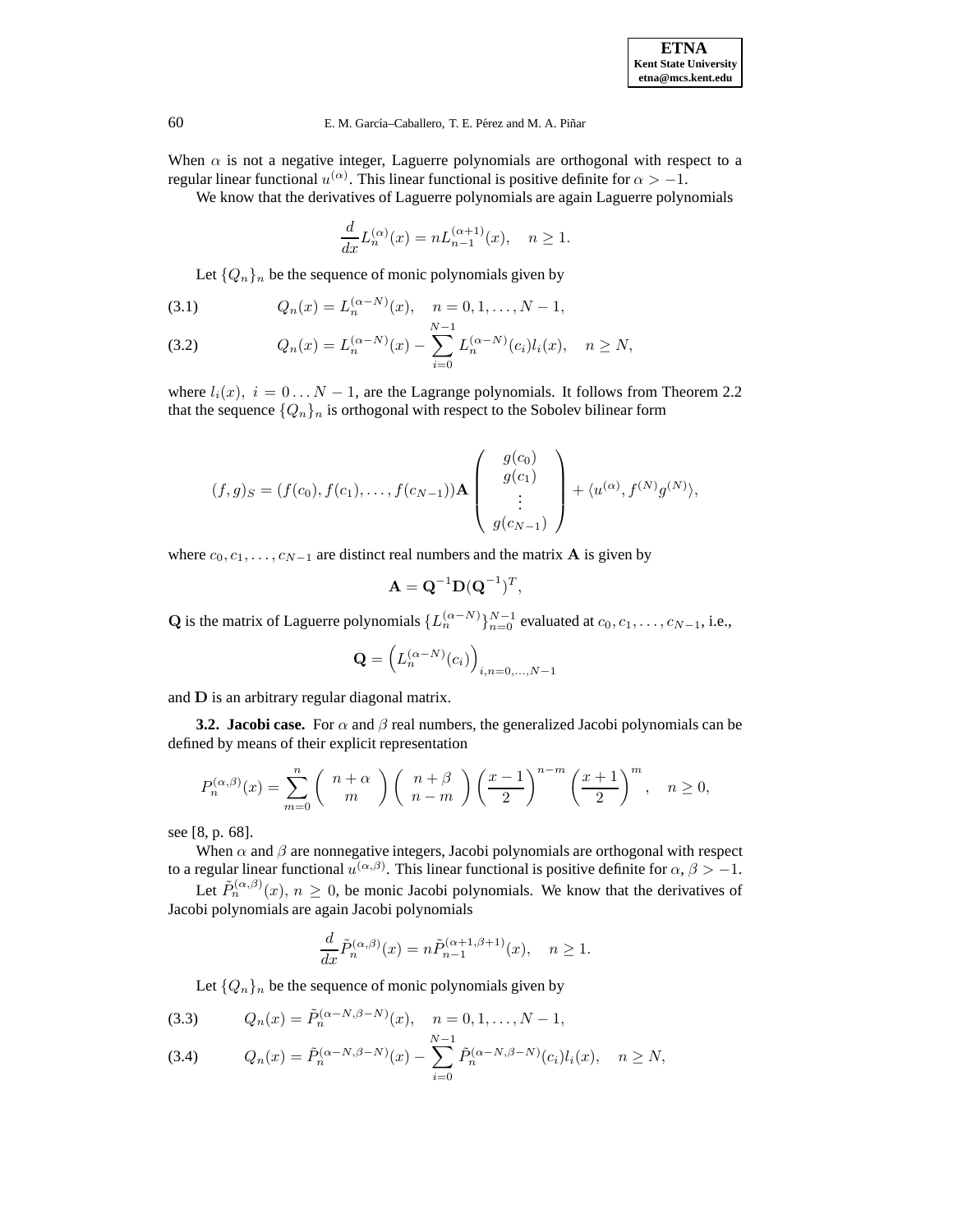**ETNA**

### Sobolev Orthogonal Polynomials 61

where  $\alpha$ ,  $\beta$  and  $\alpha + \beta - 2N + 1$  are not negative integers. It follows from Theorem 2.2 that the sequence  $\{Q_n\}_n$  is orthogonal with respect to the Sobolev bilinear form

$$
(f,g)_S = (f(c_0), f(c_1), \dots, f(c_{N-1})) \mathbf{A} \begin{pmatrix} g(c_0) \\ g(c_1) \\ \vdots \\ g(c_{N-1}) \end{pmatrix} + \langle u^{(\alpha,\beta)}, f^{(N)}g^{(N)} \rangle,
$$

where  $c_0, c_1, \ldots, c_{N-1}$  are distinct real numbers and the matrix **A** is given by

$$
\mathbf{A} = \mathbf{Q}^{-1} \mathbf{D} (\mathbf{Q}^{-1})^T,
$$

where

$$
\mathbf{Q} = \left(\tilde{P}_n^{(\alpha-N,\beta-N)}(c_i)\right)_{i,n=0,\dots,N-1}
$$

and **D** is an arbitrary regular diagonal matrix.

REMARK. Jacobi polynomials  $\{\tilde{P}_n^{(-1,-1)}\}_{n\geq 2}$  contain for  $n \geq 2$ , the factor  $x^2 - 1$ . Therefore, for  $\alpha = \beta = 1$ ,  $N = 2$  and  $c_0 = 1$ ,  $c_1 = -1$ , Theorem (2.2) provides Sobolev orthogonality for these polynomials (see [6]).

**4. Sobolev Orthogonal Polynomials and Interpolation.** Let  $\{Q_n\}_n$  be the MOPS with respect to the Sobolev discrete–continuous form (2.1) and let  $\{P_n\}_n$  be the MOPS associated with the regular linear functional u. Then the polynomials  $\{Q_n\}_n$  can be expressed as the interpolation error of a N–th primitive of  ${P_{n-N}}_{n>N}$ 

THEOREM 4.1. Let the MOPS  ${Q_n}_n$  and  ${P_n}$  be defined as above, and let  ${R_n}_n > N$ *be a sequence of* N-th monic primitives of the polynomials  $\{P_{n-N}\}_{n\geq N}$ *. Then* 

$$
Q_n(x) = R_n[c_0, c_1, \dots, c_{N-1}, x] \prod_{i=0}^{N-1} (x - c_i), \quad n \ge N,
$$

*where*  $R_n[c_0, c_1, \ldots, c_{N-1}, x]$ ,  $n \geq N$ , denotes the usual divided difference.

*Proof.* Integrating in (2.4) N times, we obtain

$$
Q_n(x) = R_n(x) + \sum_{i=0}^{N-1} A_i l_i(x), \quad n \ge N,
$$

where  $l_i(x)$ ,  $i = 0, \ldots, N - 1$ , are the Lagrange polynomials. Using (2.3), we deduce

$$
A_i = -R_n(c_i), \quad i = 0, \ldots, N-1.
$$

Hence

$$
Q_n(x) = R_n(x) - \sum_{i=0}^{N-1} R_n(c_i) l_i(x), \quad n \ge N,
$$

i.e., for  $n \geq N$ ,  $Q_n(x)$  for  $n \geq N$  is the error of interpolation of the polynomial  $R_n(x)$  at  $c_0, c_1, \ldots, c_{N-1}$  (see [10], p. 49), and therefore

$$
Q_n(x) = R_n[c_0, c_1, \dots, c_{N-1}, x] \prod_{i=0}^{N-1} (x - c_i), \quad n \ge N,
$$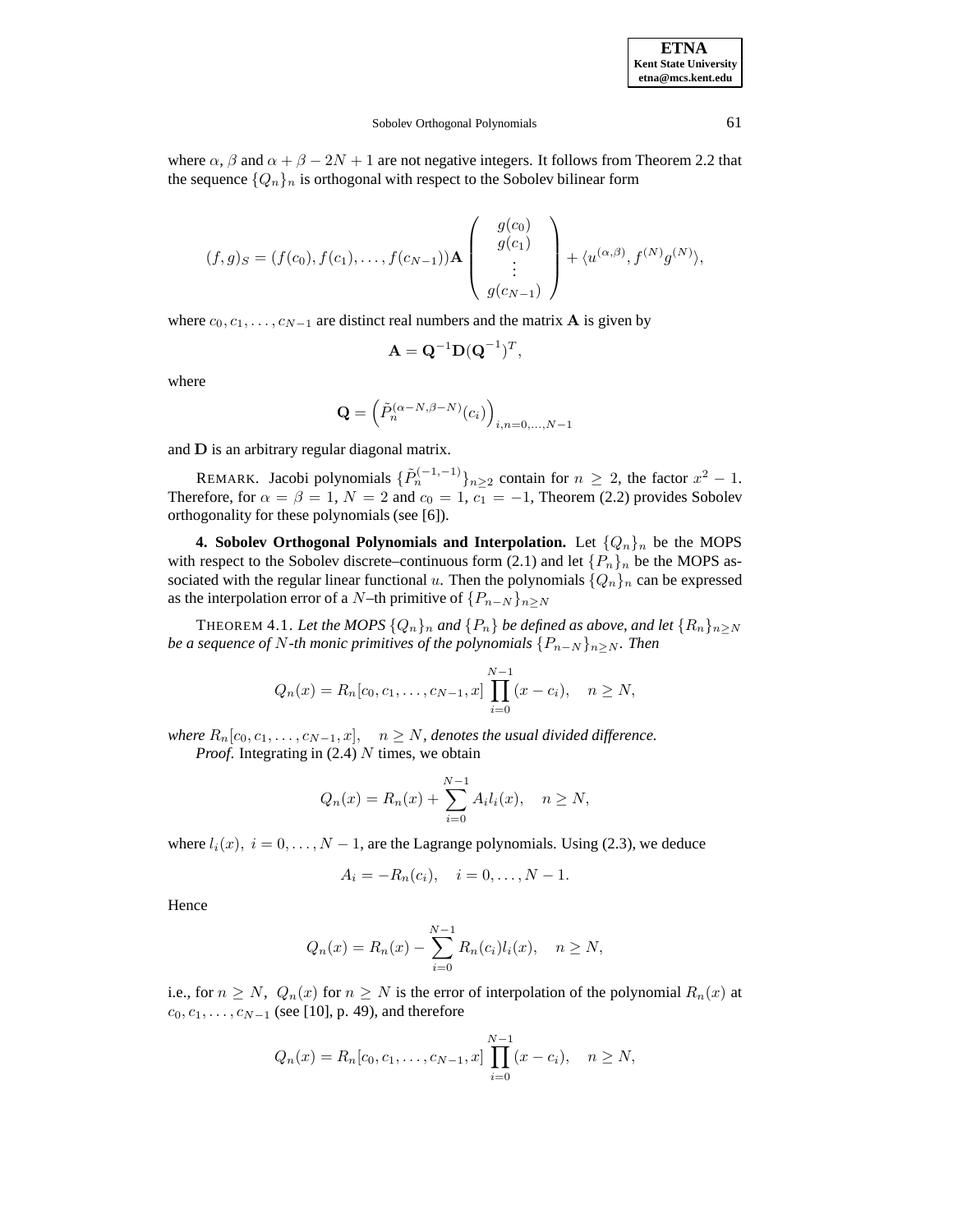where  $R_n[c_0, c_1, \ldots, c_{N-1}, x], \quad n \ge N$ , are the divided differences.  $\square$ 

REMARK. In section 3 we observe that  $Q_n$ ,  $n \geq 0$ , given by (3.1) and (3.2), is the interpolation error of Laguerre polynomials  $L_n^{(\alpha-N)}$  at  $c_0, c_1, \ldots, c_{N-1}$ . Analogously  $Q_n$ ,  $n \geq 0$ , given by (3.3) and (3.4), is the interpolation error of Jacobi polynomials  $P_n^{(\alpha-N,\beta-N)}$  at  $c_0, c_1, \ldots, c_{N-1}.$ 

THEOREM 4.2. Let  $\{R_n\}_n$  be a sequence of monic polynomials such that  $\deg R_n =$  $n, n = 0, 1, \ldots$ , and let  $\{Q_n\}_n$  be the sequence of polynomials determined by

(4.1) 
$$
Q_n(x) = R_n(x), \quad n = 0, 1, ..., N-1,
$$

*and let*

(4.2) 
$$
Q_n(x) = R_n(x) - \sum_{i=0}^{N-1} R_n(c_i) l_i(x), \quad n \ge N,
$$

*where*  $c_0, c_1, \ldots, c_{N-1}$  *are distinct real numbers.* 

*If*  ${R_n^{(N)}}_{n \geq N}$  *is an orthogonal polynomial sequence with respect to some regular linear functional* u*, then there exists a quasi-definite and symmetric real matrix* **A***, of order* N*, such that*  $\{Q_n\}_{n\geq N}$  *is the MOPS associated with the Sobolev bilinear form defined by (2.1).* 

*Proof.* By (4.1) and (4.2) we have  $\deg Q_n = \deg R_n = n$ , and for  $n \geq N$  we have

$$
Q_n(c_j) = R_n(c_j) - \sum_{i=0}^{N-1} R_n(c_i) l_i(c_j) = R_n(c_j) - \sum_{i=0}^{N-1} R_n(c_i) \delta_{ij} = 0.
$$

Moreover,

$$
Q_n^{(N)}(x) = R_n^{(N)}(x) = \frac{n!}{(n-N)!} P_{n-N}(x), \quad n \ge N,
$$

where  $\{P_n\}_n$  is the MOPS associated with u.

From Theorem (2.2) it follows that  $\{Q_n\}_n$  is the MOPS with respect to the bilinear form defined by (2.1), where

$$
\mathbf{A} = \mathbf{R}^{-1} \mathbf{D} (\mathbf{R}^{-1})^T
$$

$$
\mathbf{R} = \begin{pmatrix} R_0(c_0) & R_0(c_1) & \dots & R_0(c_{N-1}) \\ R_1(c_0) & R_1(c_1) & \dots & R_1(c_{N-1}) \\ \vdots & \vdots & \ddots & \vdots \\ R_{N-1}(c_0) & R_{N-1}(c_1) & \dots & R_{N-1}(c_{N-1}) \end{pmatrix}
$$

$$
= \begin{pmatrix} Q_0(c_0) & Q_0(c_1) & \dots & Q_0(c_{N-1}) \\ Q_1(c_0) & Q_1(c_1) & \dots & Q_1(c_{N-1}) \\ \vdots & \vdots & \vdots & \vdots \\ Q_{N-1}(c_0) & Q_{N-1}(c_1) & \dots & Q_{N-1}(c_{N-1}) \end{pmatrix},
$$

and **D** is an arbitrary regular diagonal matrix.  $\square$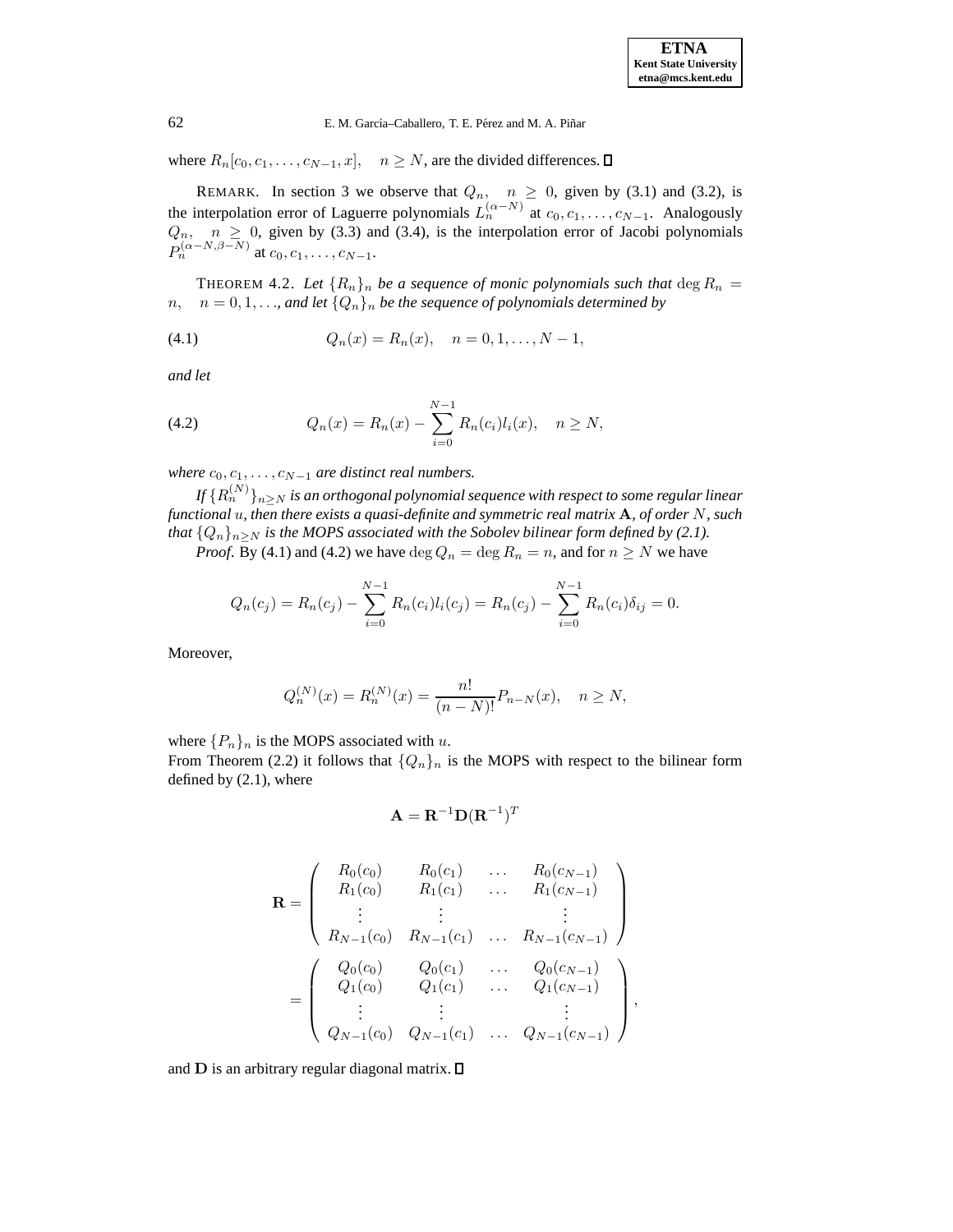### Sobolev Orthogonal Polynomials 63

**5. Sobolev Orthogonal Polynomials and Approximation.** This kind of discrete– continuous Sobolev orthogonality can be related to simultaneous polynomial interpolation and approximation when  $(2.1)$  is an inner product. Assume that u is positive definite and that **A** is a positive definite, symmetric and real matrix. Since u is positive definite, there exists a positive definite Borel measure  $\mu$  satisfying

$$
\langle u,f\rangle=\int_{\mathbb{R}}f(x)d\mu(x)
$$

(see  $[2, p. 57]$ ), and the discrete–continuous Sobolev inner product  $(2.1)$  can be written as

$$
(5.1) (f,g)S = (f(c_0), f(c_1), \ldots, f(c_{N-1}))\mathbf{A} \begin{pmatrix} g(c_0) \\ g(c_1) \\ \vdots \\ g(c_{N-1}) \end{pmatrix} + \int_{\mathbb{R}} f^{(N)}(x)g^{(N)}(x) d\mu(x).
$$

Let *I* the convex hull of the set  $\text{supp}(\mu) \cup \{c_i\}_{i=0}^{N-1}$ , and introduce the Sobolev space

$$
W_2^N[I, d\mu] = \{ f : I \longrightarrow \mathbb{R}; \quad f \in C^{N-1}(I), \quad f^{(N)} \in L^2_{\mu}(I) \}.
$$

Define the norm  $|f|_S = \sqrt{(f, f)_S}$  in  $W_2^N[I, d\mu]$ ; thus  $W_2^N[I, d\mu]$  becomes a normed linear space (see [3], p. 160). This space is strictly convex (see [3], p. 141). Therefore the problem of best approximation in  $W_2^N[I, d\mu]$  has a unique solution.

We want to compute the best approximation of  $f \in W_2^N[I, d\mu]$  related to  $\mathbb{P}_n$ . It is well know that  $v \in \mathbb{P}_n$  is the best approximation of  $f \in W_2^N[I, d\mu]$  if and only if  $f - v$  is orthogonal to  $\mathbb{P}_n$ .

THEOREM 5.1. Let  $f \in W_2^N[I, d\mu]$ . The best approximation of f in  $(\mathbb{P}_n, (\cdot, \cdot)_S)$  is *the* N–th primitive of the best approximation of  $f^{(N)}$  in  $(\mathbb{P}_{n-N}, d\mu)$  that interpolates f at  $c_0, c_1, \ldots, c_{N-1}$ 

*Proof.* Let w be the best approximation of  $f^{(N)}$  in ( $\mathbb{P}_{n-N}$ ,  $d\mu$ ). Let v be the N–th order primitive of w that interpolates f at  $c_0, c_1, \ldots, c_{N-1}$ . Therefore

$$
(f - v, q)_S = (f - v, q)_D + \int_{\mathbb{R}} (f^{(N)} - v^{(N)}) q^{(N)} d\mu
$$
  
=  $(f - v, q)_D + \int_{\mathbb{R}} (f^{(N)} - w) q^{(N)} d\mu = 0, \quad \forall q \in \mathbb{P}_n.$ 

Thus, v is the best approximation of f in  $(\mathbb{P}_n, (\cdot, \cdot)_S)$ .  $\square$ 

Let  $\{Q_n\}_n$  be the MOPS with respect to the Sobolev discrete–continuous inner product (5.1). Let v be the best approximation of  $f \in W_2^N[I, d\mu]$  in  $(\mathbb{P}_n, (\cdot, \cdot)_S)$ .

We know that

$$
v = \sum_{i=0}^{n} \frac{(f, Q_i)_S}{\| Q_i \|_S^2} Q_i,
$$

where  $\frac{(f, Q_i)_S}{\parallel Q_i \parallel_S^2}$ are the Fourier coefficients of  $v$ .

THEOREM 5.2. Let  $\{Q_n\}_n$  and v be defined as above.